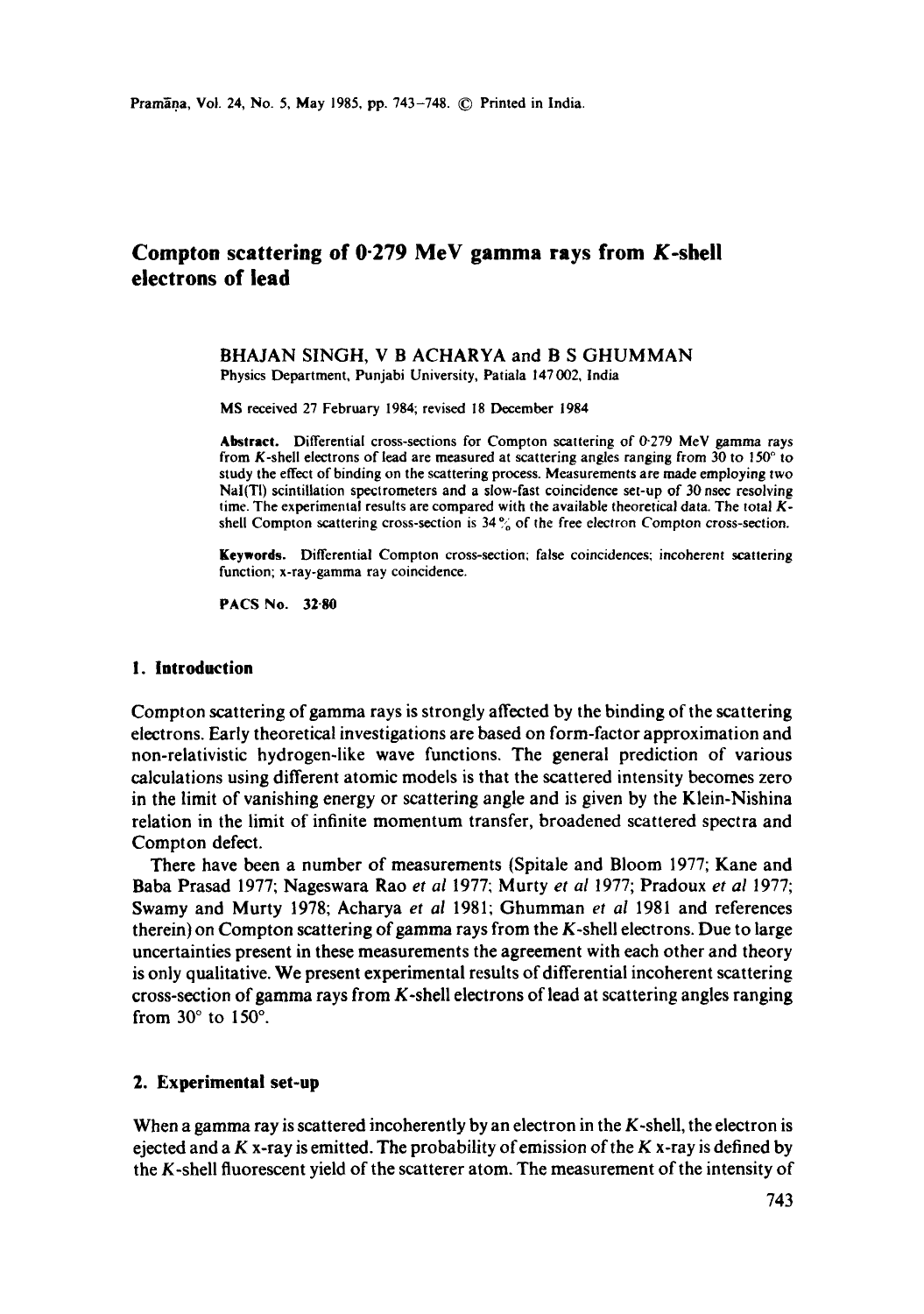the scattered photon in coincidence with the  $K$  x-ray enables one to distinguish between the photons incoherently scattered by K-shell electrons and photons scattered by free or more loosely bound electrons.

The experimental arrangement used for the present measurements at  $90^\circ$  scattering angle is shown schematically in figure 1. A radioactive source of  $203Hg$  (neutron irradiated HgO) of initial strength 400 mCi is used to obtain 0-279 MeV gamma rays. Since this radioactive source decays with a half life of 46.8 days, several new sources are required on account of the long duration of the experiment. The scatterer foil is viewed by two detectors, one sensitive to characteristic x-rays and other to the scattered gamma rays. The scattered photons are detected by a 51 mm dia  $\times$  51 mm thick NaI (TI) crystal and a 38 mm dia  $\times$  4 mm thick NaI(TI) crystal is used to detect fluorescent K x-rays. The x-ray detector is placed at a distance of 120 mm from the scatterer centre and perpendicular to the scattering plane to minimize detector to detector scattering. The inside surface of the source collimator and all surfaces of the lead shielding viewing the scatterer and detectors are covered with a graded  $Z$  absorber of brass and aluminium with sufficient thickness to absorb 76.5 keV K x-rays emitted from the lead shielding. A slow-fast coincidence set-up using Canberra ARC timing amplifiers in the fast channels and of 30 nsec resolving time is used for recording the events. Lead scatterer (40 mm dia. and 30 mg/cm<sup>2</sup> thick) is used for the measurements.

Coincidence counts produced due to events in which the gamma detector receives a photon incoherently scattered by a  $K$ -shell electron at the same time as the x-detector receives the accompanying  $K$  x-ray, must be distinguished from accidental counts due to the finite resolving time of the coincidence circuit and coincidence counts produced by false events. The true coincidence count rate  $(N_c)$  is given by

$$
N_c = N_t - N_{ch} - (N_f - N_{fch}),
$$

where  $N<sub>t</sub>$  is the total observed counting rate with the scatterer under investigation,  $N<sub>ch</sub>$ is the accidental counting rate with scatterer in position,  $N_f$  is the false coincidence count rate and  $N_{fch}$  is the false accidental count rate.



**Figure 1. Experimental set-up.**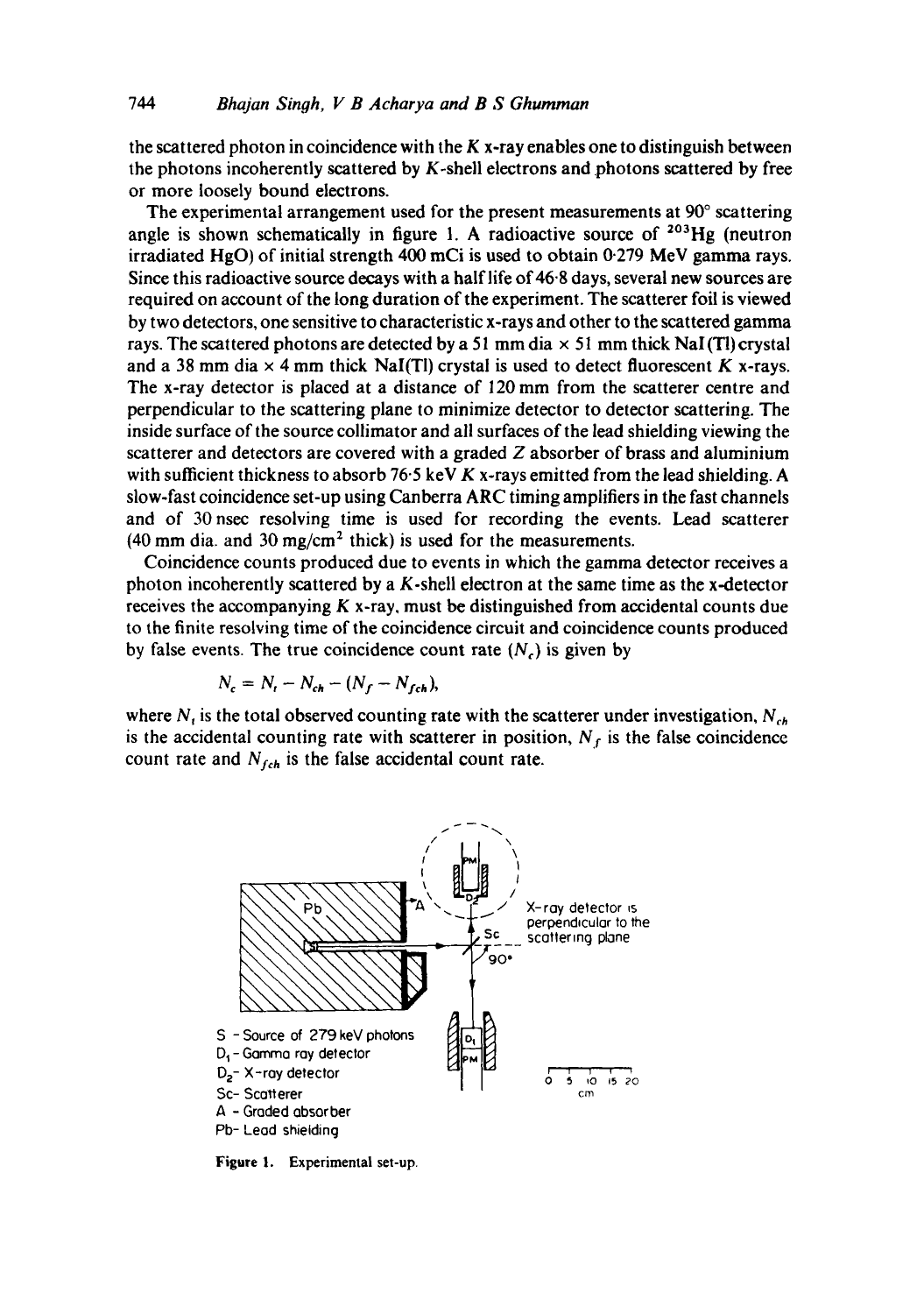False coincidences are produced due to the following events:

(i) Compton electrons can produce  $K$  x-rays by ionization during the slowing down process. These K x-rays may be detected in coincidence with the scattered gamma rays.

(ii) K-shell photoelectrons produce bremsstrahlung which may be recorded in the gamma detector in coincidence with the K x-rays.

(iii) The bremsstrahlung produced by Compton electrons during the slowing down process can be detected in coincidence with the gamma rays scattered from free electrons.

(iv) A gamma ray scattered incoherently by a K-shell electron but directed outside the gamma detector can be scattered into the detector by the surrounding material, producing a false coincidence.

(v) K-shell photoelectron ionizing the K-shell of some other atom, and this K x-ray may be detected by the gamma detector. This coincidence count rate is proportional to the square of the thickness  $t$  of the scatterer.

(vi) A low energy event produced by the scattered gamma ray in the x-ray detector can be detected in coincidence with the  $K$  x-ray detected in the gamma detector. This coincidence count rate is proportional to the thickness of the scatterer.

(vii) Coincidences may also be produced due to second order effects like double Compton scattering. This count rate is proportional to the thickness of the scatterer,

(viii) Coincidences due to detector to detector scattering.

(ix) Coincidence counts due to natural background, cosmic rays and weak radioactive source present in the laboratory.

(x) Coincidence counts due to the combination of the above process. This count rate is proportional to  $t^2$  or higher powers of t.

The contribution of false coincidences due to events (v) and (vi) can be eliminated by biasing the gamma ray detector above the  $K$  x-ray peak. The false coincidences produced due to events (i), (ii), (iii) and (x) depend upon  $t^2$  and can be reduced to a large extent by using a thin scatterer. False coincidences due to events (iv) and (viii) can be minimized by reducing the external material near the experimental set-up and by arranging a suitable shielding around the detectors in such a way that their field of view is confined to the scatterer only. The false coincidence count rate due to events (iii), (vii), (viii) and (ix) can be estimated experimentally (Shimizu *et al* 1965; Ghumman *et al* 1981) by replacing the scattering foil with some low Z material (aluminium) having the same number of electrons per  $\text{cm}^2$  as the actual scatterer under investigation. All atomic electrons in aluminium can be considered to be free for incident energy of 0-279 MeV, as the binding energy for K and L shell electrons in aluminium is  $1.6 \text{ keV}$  and  $0.08 \text{ keV}$ respectively. As the aluminium scatterer is of low Z-value, the false coincidences due to bremsstrahlung may be different as compared to the false coincidences in the case of the actual target of lead, but East and Lewis (1969) and Kane and Baba Prasad (1977) have shown that this difference is rather insignificant.

Determination of the Compton scattering cross-sections from  $K$ -shell electrons requires an absolute measurement of the incident gamma ray flux at the scattering foil,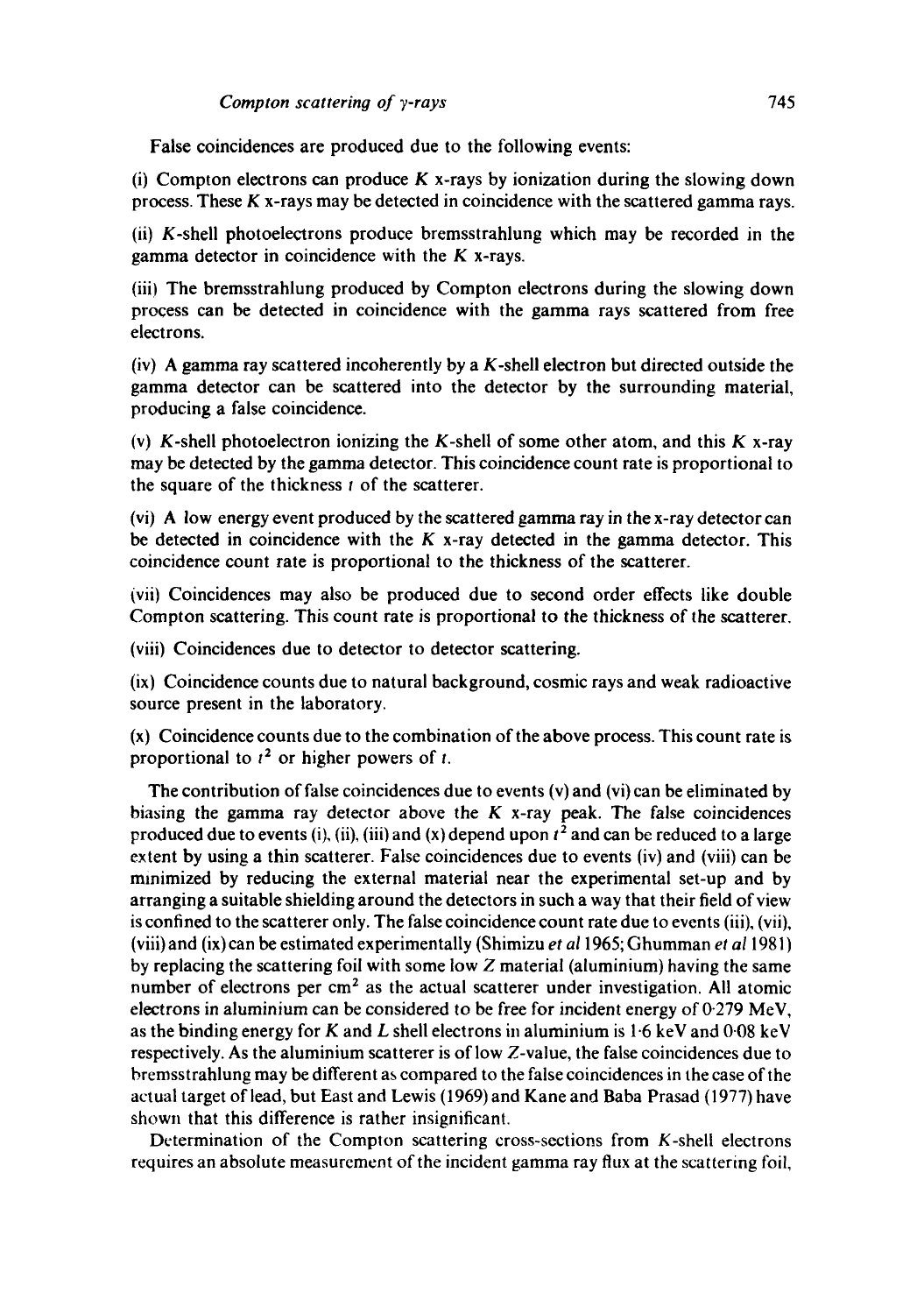the number of scatterer atoms per  $cm<sup>2</sup>$  and the detector efficiency. To avoid these measurements the bound electrons cross-section is determined relative to the crosssection due to free and stationary electrons which is given by the Klein-Nishina formula. For this purpose lead scatterer is replaced by an equivalent aluminium scatterer and the free electron Compton peak is recorded by the gamma ray detector.

## **3. Results and discussion**

The experimental results for the differential cross-section ratio  $d\sigma_K/d\sigma_F$  at various scattering angles for lead using 0-279 MeV gamma rays are shown in figure 2 along with other available data. An overall error of 15 to 25% is involved in the determination of  $d\sigma_{K}/d\sigma_{F}$  which includes counting statistics (10-20%), scatterer thickness (< 1.5%), fluorescent yield (2%), self-absorption correction (2-3%), detector efficiency (5%) and measurement of solid angle  $(< 2\frac{9}{20})$ . The representative coincidence count rates at three scattering angles with 30 mg/cm<sup>2</sup> thick lead scatterer are shown in table 1. At scattering angles of  $30^{\circ}$  and  $150^{\circ}$  used in the present measurements, the gamma ray detector is placed at a large distance from the scatterer centre to reduce the scattering effects from the collimator and background from lead shielding. This results in poor statistics at these angles. The window width of the x-ray channel was adjusted to accept 76.5 keV lead K x-rays. The gamma ray channel is adjusted to select gamma ray energies above lead  $K$  x-rays (100 keV) up to incident photon energy. Experimental results show that  $d\sigma_{\kappa}/d\sigma_{\rm F}$  first increases to a maximum, passes through a broad minimum and then increases slightly. Small values of experimental results at small scattering angles is due to small momentum transfer to the struck electron compared with its initial momentum in the K-shell and hence the probability of ejection of an electron from its orbit is small.



Figure 2. Differential Compton cross-section ratio do  $K/d\sigma_F$  at 0.279 MeV gamma rays for lead scatterer.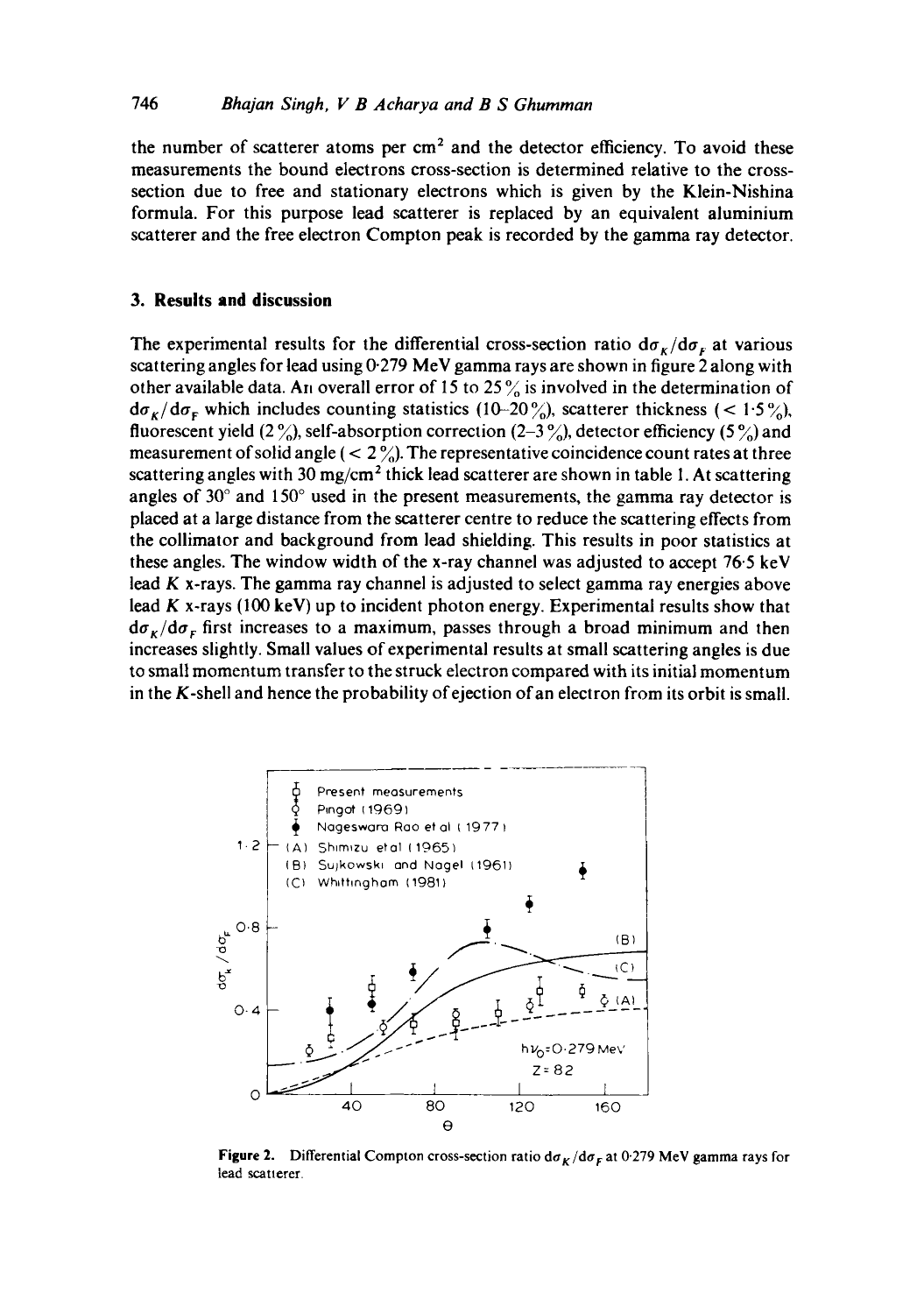**Table I. Representative coincidence counts per 1000 sec at three scattering angles for lead scatterer of thickness 30 mg/cm 2.** 

| $\theta$ | <b>Distance</b><br>of gamma-<br>detector<br>(mm) | N.            | $N_{\rm ch}$    | Ν,            | $N_{\text{tot}}$ | Ν,             |
|----------|--------------------------------------------------|---------------|-----------------|---------------|------------------|----------------|
| 30       | 400                                              | $7.15 + 0.19$ | $3.09 + 0.13$   | $343 + 013$   | $0.65 + 0.06$    | $1.28 + 0.26$  |
| 50       | 198                                              | $1.73 + 0.08$ | $0.21 + 0.02$   | $0.61 + 0.04$ | $0.05 + 0.01$    | $0.96 + 0.096$ |
| 110      | 148                                              | $1.70 + 0.12$ | $0.10 \pm 0.03$ | $0.89 + 0.09$ | $0.02 + 0.01$    | $0.73 + 0.15$  |



**Figure 3. Angular variation of K-shell cross-section for lead and of Klein-Nishina crossseclion at 0.279 MeV gamma rays.** 

**Various theoretical investigations provide information on the Compton scattering cross-section for bound electrons which are based on different approximations. These theories are based on either form-factor approximation or incoherent scattering function approach. Shimizu** *et al* **(1965) obtained an expression for**  $d\sigma_K/d\sigma_F$  **by using the initial wave function (non-relativistic) for K-shell in hydrogen-like atom and the final wave function by a plane wave. These results are shown by curve A and agree with**  our experimental results for scattering angles above 70°. Theoretical values of  $S(hv_0, \theta, Z)$  obtained from the data given by Sujkowski and Nagel (1961) are shown by **curve B. Relativistic calculation of Whittingham (1981) are shown by curve C,**  indicating a broad maxima around 100°. Our experimental results also show a maxima but at a relatively smaller scattering angle of 50°. The phenomenon of peak structure is **supported by non-relativistic calculations of Tseng** *et al* **(1973), relativistic calculations of Wittwer (1972; Sn and Au at 145 keV and Au at 320 keV), Pradoux** *et al* **(1977; Ge at**